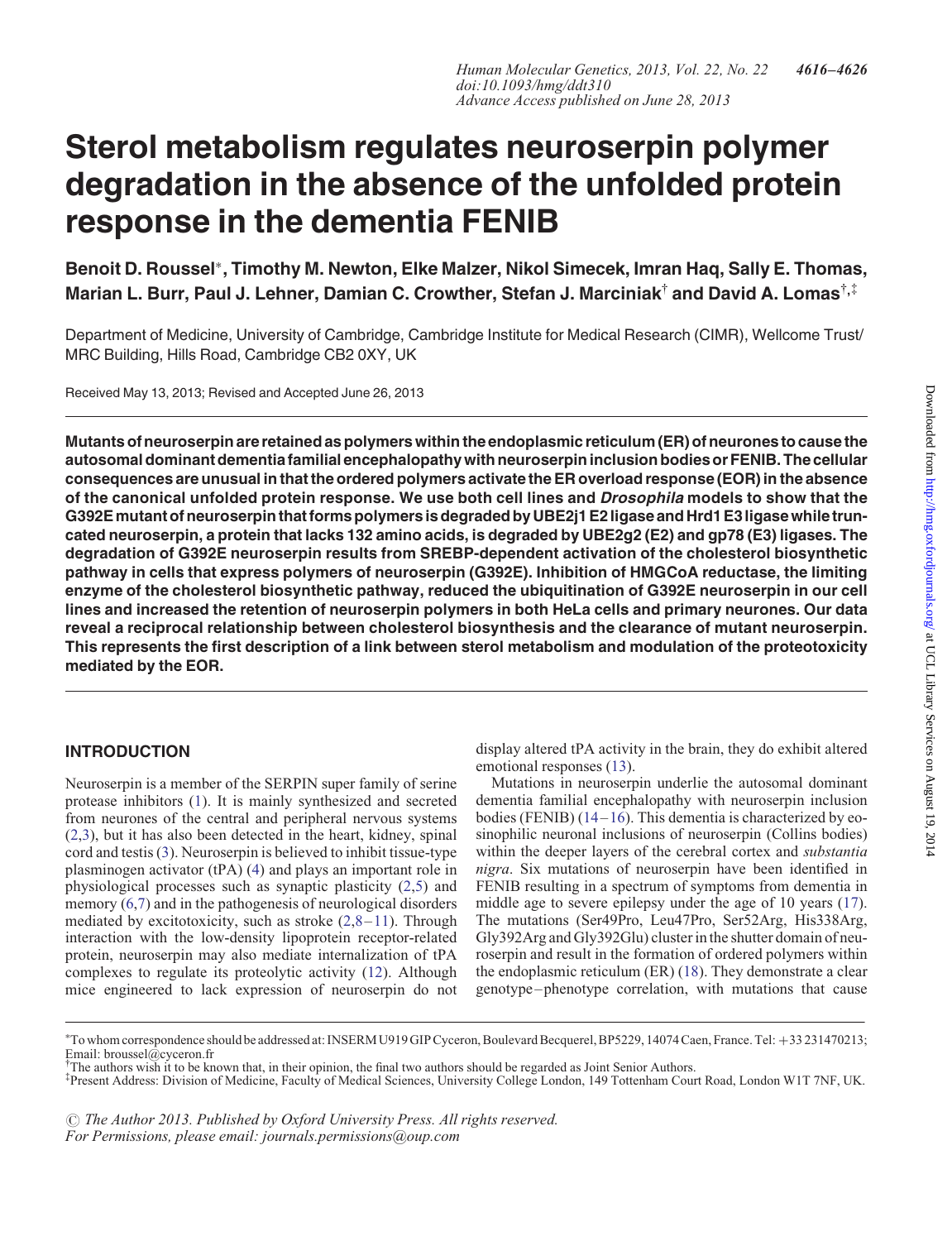more rapid polymerization of the protein causing earlier onset disease ([18\)](#page-9-0). These inclusions cause disease both by gain-of-function toxicity and loss of function of an important protease inhibitor ([18\)](#page-9-0). One of the striking features of FENIB is that the ER inclusions of mutant neuroserpin do not activate the unfolded protein response (UPR) ([8,19](#page-9-0),[20\)](#page-9-0). Instead, they appear to trigger NF-kB signalling through release of calcium from the ER, which has been termed the 'ER overload response' (EOR) ([19\)](#page-9-0). However, before it can form polymers, the majority of mutant neuroserpin appears to be degraded predominantly by the ER-associated degradation (ERAD) pathway, although autophagy may also contribute to this [\(20\)](#page-9-0). Many ERAD components are regulated as part of the UPR; however, how ERAD can be regulated in a disorder that does not cause ER stress is unknown.

We report here a critical role for HMGCoA reductase, the limiting enzyme of the cholesterol biosynthetic pathway, in the clearance of mutant neuroserpin from the ER. This pathway is upregulated in cells expressing polymers of neuroserpin. While the interrelationship between the UPR and sterol metabolism is well recognized, this represents the first description of a link between sterol metabolism and modulation of the proteotoxicity mediated by the EOR.

# RESULTS

#### Generation of a human cell model of FENIB

A human cell model of FENIB was developed by expressing neuroserpin under the control of the Tet-On promotor in HeLa cells. Clonal cell lines were generated that conditionally express either wild-type neuroserpin (Fig. 1A), the naturally occurring G392E mutant that forms ordered polymers in association with FENIB (G392E cells) (Fig. 1B) or a synthetic truncation,  $\Delta$  neuroserpin, lacking the C-terminal 132 amino acids  $(\Delta$  cells) that we have previously used as a positive control for ER stress [\(19](#page-9-0),[20\)](#page-9-0) (Fig. 1C). In each cell line, doxycycline induced the expression of neuroserpin in a concentration-dependent manner as assessed by western blot analyses and ELISA (Fig. 1). Treatment with doxycycline at  $2 \mu g/ml$  for 48 h was considered optimal, providing a useful dynamic range of neuroserpin expression.  $\Delta$  neuroserpin could be detected only by western blot analysis as the monoclonal antibodies used in the ELISA give little signal for the truncated protein. The ELISA detected either 'total neuroserpin' with a pool of monoclonal antibodies [1A10, 10B8, 10G12 [\(18](#page-9-0))] or polymers of G392E neuroserpin with the 7C6 antibody [\(18](#page-9-0)). Cells expressing wild-type neuroserpin stained positively for neuroserpin within the ER and Golgi apparatus, as is typical of a secretory protein, whereas G392E neuroserpin formed inclusion bodies of polymers within the ER that recapitulate the features of FENIB (Fig. [2\)](#page-2-0).

The next step in the characterization of our human cell-inducible model of FENIB was to understand the mechanism of degradation of neuroserpin mutants.

## Identification of E3 and E2 ligases involved in the degradation of mutants of neuroserpin

The E3 ligases Hrd1 and gp78 have been implicated in the degradation of various serpins including Alpha-1-antitrypsin ([21\)](#page-9-0)



Figure 1. Characterization of HeLa cells that conditionally express neuroserpin. (A) 10% w/v acrylamide SDS–PAGE and western blot analysis (left) and ELISA (right) for total neuroserpin to assess the concentration response to doxycycline of cells that conditionally express wild-type neuroserpin. (B) 10% w/v acrylamide SDS–PAGE and western blot analysis (top left) and ELISA (top right) for total neuroserpin to assess the concentration response to doxycycline of cells that conditionally express G392E neuroserpin. 7.5% w/v acrylamide non-denaturing-PAGE and western blot analysis (bottom left) for total neuroserpin to assess the formation of polymers. ELISA (bottom right, black histogram) for polymers of G392E neuroserpin detected with the 7C6 monoclonal antibody. (C) 10% w/v acrylamide SDS–PAGE and western blot analysis (left) and associated densities (right) for total neuroserpin to assess the concentration response to doxycycline of cells that conditionally express  $\Delta$  neuroserpin. The data in (A)–(C) are from three independent experiments,  $*P < 0.05$ .

and neuroserpin [\(22](#page-9-0)). We decided to investigate the specific role of these ligases in the degradation of neuroserpin. By using a Drosophila melanogaster model of FENIB, we confirmed the crucial role of these two E3 ligases in ERAD ([Supple](http://hmg.oxfordjournals.org/lookup/suppl/doi:10.1093/hmg/ddt310/-/DC1)[mentary Material, Fig. S1\)](http://hmg.oxfordjournals.org/lookup/suppl/doi:10.1093/hmg/ddt310/-/DC1). Then, we tested the depletion of Hrd1 and gp78 in our cells. Silencing of Hrd1 expression was achieved by transfection with siRNA. While this did not affect the level of wild-type neuroserpin as detected by western blot analysis (Fig. [3A](#page-2-0)), there was a small but significant increase detected by ELISA (Fig. [3C](#page-2-0)). In contrast, a control siRNA to neuroserpin abolished its expression in all cell lines (Fig. [3](#page-2-0)A, B, E, G). The double band of immunoreactive neuroserpin observed intermittently in cells expressing wild-type protein (Fig. [3A](#page-2-0)) is probably a degradation product as wild-type neuroserpin can be cleaved by proteases such as tPA. In cells expressing G392E neuroserpin, depletion of *Hrd1* resulted in a striking increase in the level of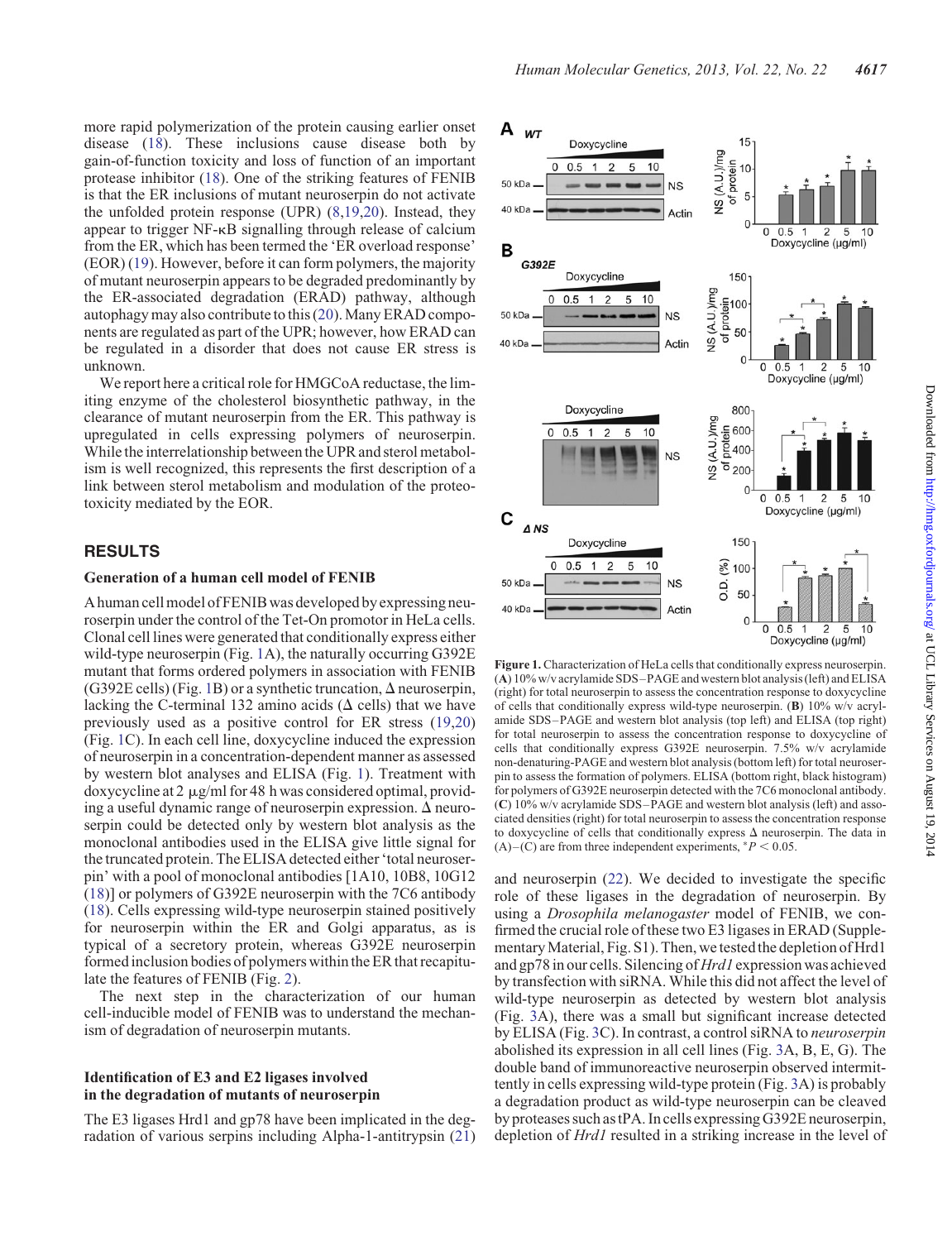<span id="page-2-0"></span>

Figure 2. The G392E mutant of neuroserpin is retained in the ER. Confocal microscopy of HeLa cells cultured for 48 h in the presence or absence of 2  $\mu$ g/ml doxycycline. Wild-type or G392E neuroserpin cells are stained for total or polymers of neuroserpin with the 1A10 or 7C6 antibody, respectively (green). The ER-resident protein calreticulin is stained red. Merged images (yellow) correspond to areas with overlapping red and green staining, showing co-localization of neuroserpin and the ER. The nucleus is blue with Hoerscht stain. All images are shown at the same scale, with the exception of wild-type neuroserpin cells in the presence of doxycycline, stained for total neuroserpin.

mutant neuroserpin within the cell, as seen by western blot analysis (Fig. 3B) and ELISA against total neuroserpin (Fig. 3D). This reflected an increase in polymerized neuroserpin as shown both by non-denaturing PAGE (Fig. 3E) and polymerspecific ELISA (Fig. 3F). A similar, albeit less pronounced, increase in neuroserpin was also observed in cells expressing  $\Delta$ neuroserpin (Fig. 3G).

Knock down of gp78 had no effect on the expression of wildtype neuroserpin when assessed either by western blot analysis (Fig. [4A](#page-3-0)) or ELISA for total neuroserpin (Fig. [4C](#page-3-0)). In contrast, depletion of gp78 increased the level of polymers in cells expressing G392E neuroserpin when assessed by ELISA without affecting the total level of neuroserpin (Fig. [4](#page-3-0)B and D–F). Finally, knock down of gp78 markedly increased the level of truncated  $\Delta$  neuroserpin (Fig. [4G](#page-3-0)).

Hrd1 and gp78 knock down were processed on the same ELISA plates, allowing a direct comparison. From our data (western blot analysis and ELISA), we concluded that Hrd1 plays an important role in the degradation of G392E polymeric neuroserpin, while gp78 is preferentially involved in the



Figure 3. Effect of the knockdown of ubiquitin-E3 ligase Hrd1 on neuroserpin levels in HeLa cells. HeLa inducible cell lines were treated with  $2 \mu g/ml$  doxycycline and transfected or not with neuroserpin siRNA as a control of transfection, Hrd1 siRNA or a mock transfection for 2 days. The silencing of Hrd1 in wild-type cells does not affect the level of neuroserpin as seen by western blot analysis and densitometry (hatched histogram) (A) and has only a small effect when assessed by ELISA against total neuroserpin (C). Mock transfection does not affect the level of neuroserpin, while siRNA targeting neuroserpin abolishes its expression. The level of neuroserpin increases when Hrd1 is silenced in cells expressing G392E neuroserpin, as shown by western blot analysis and associated densitometries (hatched histogram) (B) or by ELISA against total neuroserpin (D). Western blot analysis of non-denaturing PAGE (E) and ELISA against polymers of neuroserpin (F) demonstrate that the increase in G392E neuroserpin is associated with an increase in polymers. The truncated protein  $\Delta$  neuroserpin also accumulates in cells when Hrd1 is silenced, but at a lower level when compared with G392E neuroserpin (G).  $n = 4$  independent repeats for each cell line.  $*P < 0.05; **P < 0.005.$ 

degradation of misfolded  $\Delta$  neuroserpin despite a role for both of them in the degradation of polymerogenic and truncated neuroserpin.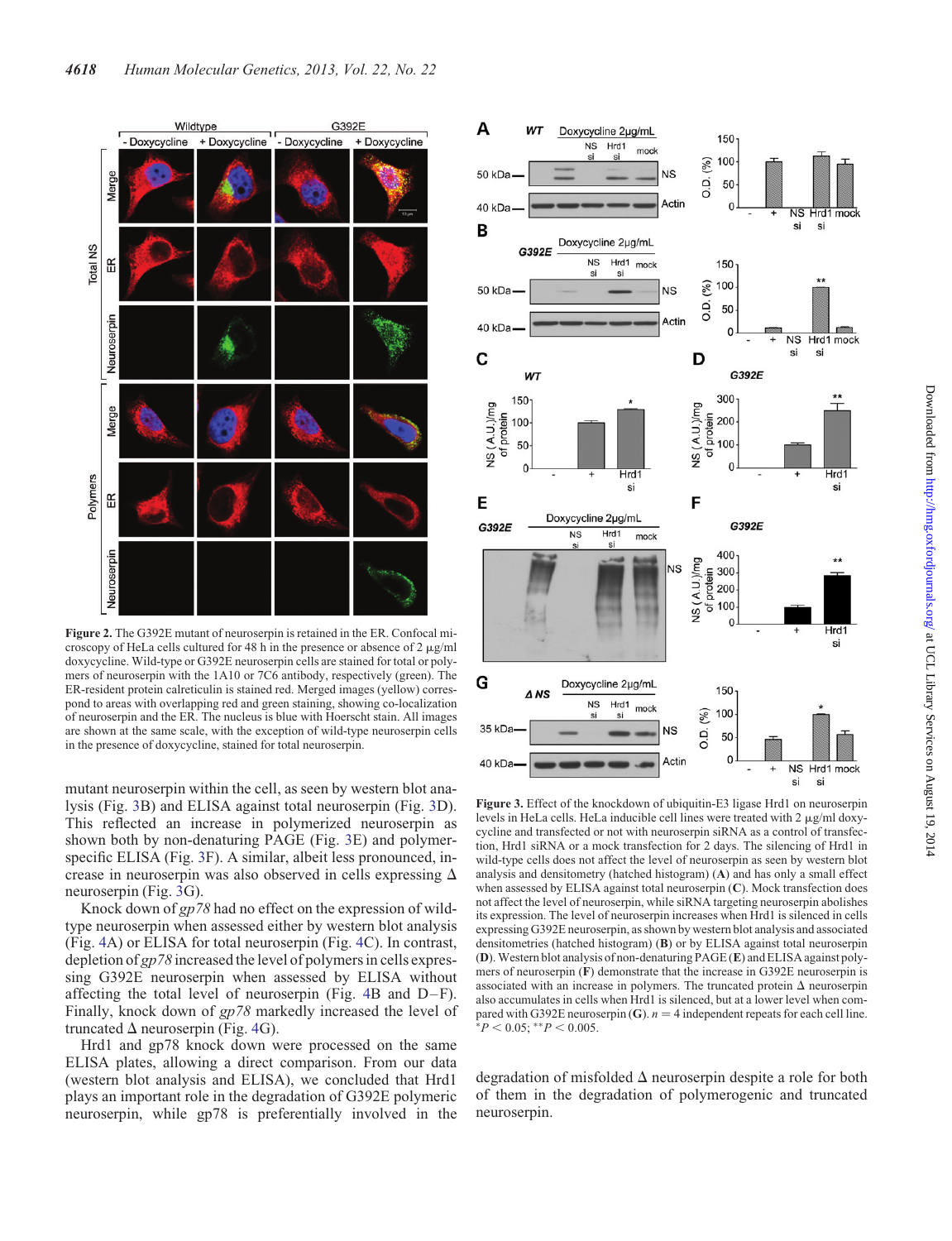<span id="page-3-0"></span>

Figure 4.Effectof the knockdown of the ubiquitin-E3 ligase gp78 on neuroserpin in HeLa cells. HeLa inducible cell lines were treated with  $2 \mu g/ml$  doxycycline and transfected or not with gp78 siRNA for 2 days. There was no change in the amount of wild-type neuroserpin when assessed by western blot analysis and associated densitometry (hatched histogram) (A) or by ELISA against total neuroserpin (C). A small increase in G392E neuroserpin was seen when gp78 was silenced as assessed by western blot analysis and associated densitometry (hatched histogram) (B), but this increase was not statically different when assessed by ELISA against total neuroserpin (D). However, there was a statistically significant increase in G392E neuroserpin polymers when measured by ELISA (E). Western blot analysis of non-denaturing PAGE also shows a small increase in polymers when gp78 is silenced (F). Silencing of gp78 in cells expressing  $\Delta$  neuroserpin resulted in a dramatic increase in protein accumulation as shown by western blot analysis and associated densitometry (G).  $n = 4$  independent repeats for each cell line.  $*P < 0.05$ ;  $**P < 0.005$ .

The *Drosophila melanogaster* model also suggested the involvement of the E2 ligase UBE2j1 ([Supplementary Material,](http://hmg.oxfordjournals.org/lookup/suppl/doi:10.1093/hmg/ddt310/-/DC1) [Fig. S1](http://hmg.oxfordjournals.org/lookup/suppl/doi:10.1093/hmg/ddt310/-/DC1)). To test this in a mammalian system, we depleted our cells of UBE2j1, the E2 ubiquitin ligase of Hrd1, and UBE2g2, the E2 ligase of gp78 ([23](#page-9-0)–[25\)](#page-9-0). UBE2j2, an E2 ligase that interacts with the E3 ligase mK3 [\(26](#page-9-0)), served as a control. Depletion of UBE2j1, UBE2j2 or UBE2g2 did not affect the level of

wild-type neuroserpin as assessed by western blot analysis or ELISA for total neuroserpin (Fig. [5A](#page-4-0) and C). In contrast, the depletion of UBE2j1 resulted in an increase in neuroserpin polymers in cells expressing G392E neuroserpin as observed by western blot analysis and by ELISA (Fig. [5B](#page-4-0) and D). Silencing of UBE2g2 resulted in an increase in neuroserpin levels (Fig. [5](#page-4-0)D). Surprisingly, silencing of UBE2j2 decreased the levels of neuroserpin polymers as determined either by western blot analysis or ELISA (Fig. [5B](#page-4-0) and D). Silencing of either UBE2j1 or UBE2j2 increased levels of  $\Delta$  neuroserpin, whereas the depletion of UBE2*j*2 had no effect (Fig. [5E](#page-4-0)). None of the siRNA treatments affected cell viability or the level of ER chaperones (data not shown). To summarize, we observed the UBE2J1 ligase couple to be involved in the degradation of well-ordered polymers of neuroserpin, while the UBE2g2/ gp78 ligase complex appears to be responsible for the degradation of misfolded  $\Delta$  neuroserpin.

Since we demonstrated that the UPR is not activated in FENIB [\(19](#page-9-0)), we investigated the activation of alternative pathways that could lead to the activation of ERAD.

## Transcriptional analysis of cells expressing polymers of neuroserpin reveals upregulation of the cholesterol biosynthetic pathway

In order to identify signals initiated by the polymerization of neuroserpin within the ER, we next used oligonucleotide microarrays to perform a transcriptional analysis of cells expressing wild-type, G392E or  $\Delta$  neuroserpin. Treatment of Tet-On cells with 2  $\mu$ g/ml of doxycycline increased the level of wild-type neuroserpin mRNA by 3.75 log-fold, G392E neuroserpin by 3.53 log-fold and  $\Delta$  neuroserpin by 5.24-log fold (GEO accession number: GSE46230, and full analysis on [Supplementary](http://hmg.oxfordjournals.org/lookup/suppl/doi:10.1093/hmg/ddt310/-/DC1) [Material, Fig. S2\)](http://hmg.oxfordjournals.org/lookup/suppl/doi:10.1093/hmg/ddt310/-/DC1). Gene Set Enrichment analysis [\(27](#page-9-0)) was performed on the normalized gene expression values for each cell line (see Materials and Methods). Fifty-four pathways were upregulated when wild-type neuroserpin was expressed [\(Sup](http://hmg.oxfordjournals.org/lookup/suppl/doi:10.1093/hmg/ddt310/-/DC1)[plementary Material, Table S1\)](http://hmg.oxfordjournals.org/lookup/suppl/doi:10.1093/hmg/ddt310/-/DC1), while 70 pathways were upregulated following the expression of G392E neuroserpin [\(Supplementary Material, Table S2\)](http://hmg.oxfordjournals.org/lookup/suppl/doi:10.1093/hmg/ddt310/-/DC1). No pathways were upregulated with a FDR  $\leq 0.25$  following expression of Delta neuroserpin. Unique pathway analysis of the G392E neuroserpin cell line revealed the cholesterol biosynthetic pathway to be modulated. This has previously been linked with the responses to ER dysfunction and to ERAD  $(28-30)$  $(28-30)$  $(28-30)$ . Since most genes of this pathway were upregulated in cells expressing G392E neuroserpin but not in cells expressing the wild-type or  $\Delta$  neuroserpin, we chose to examine this response further (Fig. [6\)](#page-4-0).

To validate the Gene Set Enrichment analysis, RT-qPCR was performed to assess the expression of four key genes in the cholesterol biosynthetic pathway (HMGCoA reductase, HMGCoA synthase, mevalonate (diphospho) decarboxylase and lanosterol synthase) in cells prior to and following induction of neuroserpin expression. HMGCoA reductase, HMGCoA synthase and mevalonate (diphospho) decarboxylase were upregulated in cells expressing polymers of G392E neuroserpin ([Supplemen](http://hmg.oxfordjournals.org/lookup/suppl/doi:10.1093/hmg/ddt310/-/DC1)[tary Material, Fig. S3\)](http://hmg.oxfordjournals.org/lookup/suppl/doi:10.1093/hmg/ddt310/-/DC1). Only HMGCoA reductase was increased following the expression of  $\Delta$  neuroserpin. In order to test the physiological relevance of this finding, we next set out to measure the activation of the cholesterol biosynthetic pathway.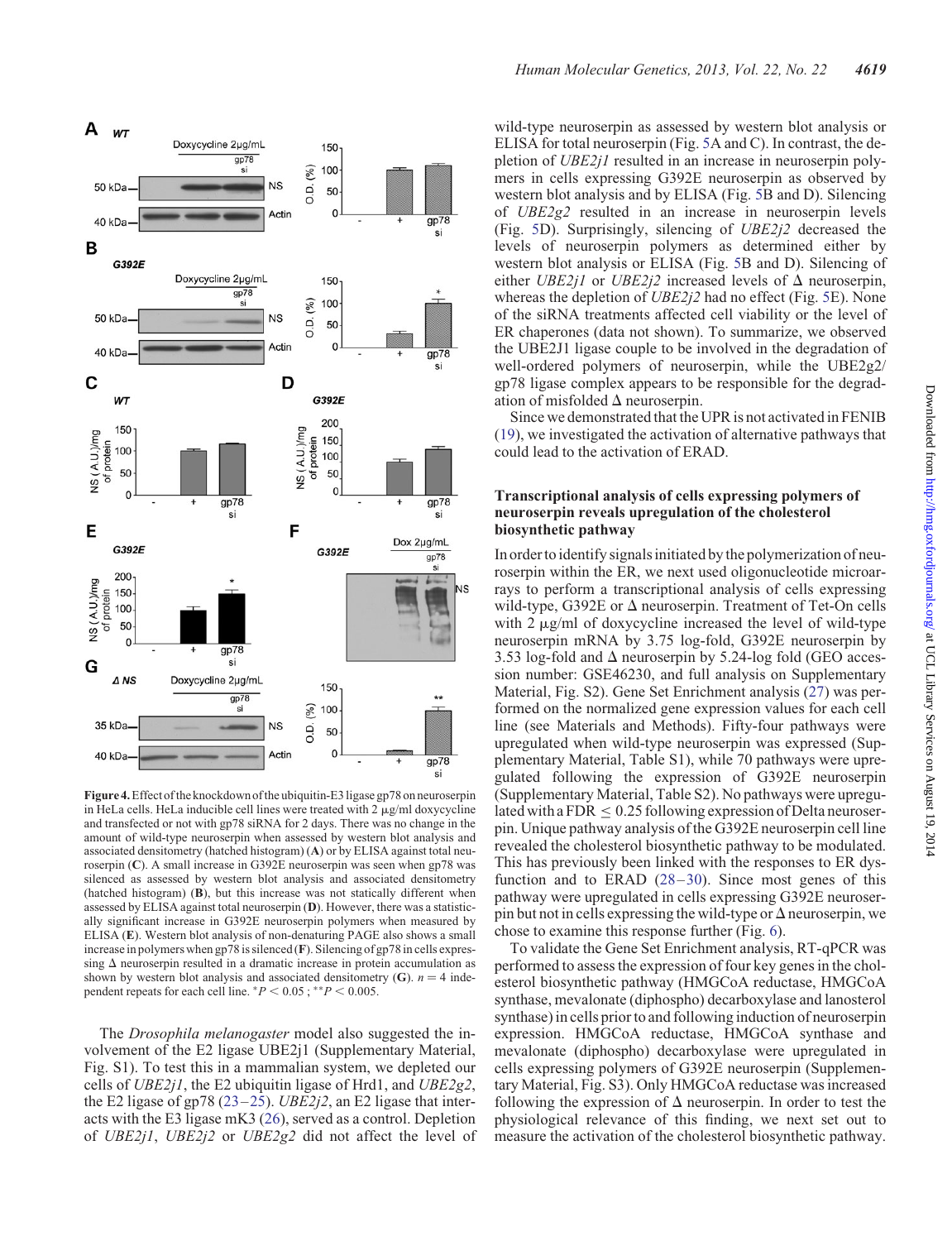<span id="page-4-0"></span>

Figure 5. Effect of the knockdown of ubiquitin-E2 ligases on neuroserpin levels in HeLa cells. HeLa cells were induced with  $2 \mu g/ml$  doxycycline and transfected with ubiquitin-E2 ligase (UBE2) siRNA for 2 days. Depletion of UBE2j1, UBE2j2 or UBE2g2 did not affect the level of wild-type neuroserpin as assessed by western blot analysis and associated densitometry (hatched histogram) (A) and by ELISA against total neuroserpin  $(C)$ . In contrast, the depletion of UBE2j1 results in an increase in neuroserpin polymers in cells expressing G392E neuroserpin as observed by western blot analysis and densitometry (B) and by ELISA (D). Silencing of UBE2g2 resulted in a slight increase in neuroserpin levels that was only statically different in ELISA (D). UBE2j2 silencing leads to a decrease in neuroserpin polymer level in HeLa cells as seen by western blot analysis (B) and ELISA (D). In cells expressing  $\Delta$  neuroserpin silencing both UBE2j1 and UBE2j2 result in an increase in neuroserpin levels, whereas the depletion of UBE2j2 has no effect (E).  $n = 4$  independent repeats for each cell line. ∗ $P < 0.05$ .

## Polymers of neuroserpin activate the cholesterol biosynthetic pathway

The transcriptional upregulation of genes in the cholesterol biosynthetic pathway is mediated by the SREBP transcription factor [\(31](#page-10-0)). To investigate how the upregulation of this pathway occurred during the expression of neuroserpin, we generated a reporter of SREBP2 signalling by fusing the promoter region of Cricetulus griseus HMG synthase to the pGL2 luciferase



Figure 6. Whole genome and gene set enrichment analysis of cells expressing mutants of neuroserpin show an upregulation of the cholesterol pathway when polymers are expressed. Fold changes representation in the cholesterol biosynthesis pathway of cells expressing wild-type, G392E or  $\Delta$  neuroserpin based on the microarray analysis (GEO number GSE46230) followed by a Gene Set Enrichment analysis ([27\)](#page-9-0).

reporter plasmid (Fig. [7](#page-5-0)A and B). In the presence of doxycycline, expression of wild-type neuroserpin did not result in SREBP2 activation (Fig. [7](#page-5-0)A), while G392E polymers of neuroserpin activated SREBP2 (Fig. [7B](#page-5-0)). Simvastatin, a potent inhibitor of HMGCoA reductase, was used as a positive control for the activation of SREBP2. Our data indicate that the expression of a polymerogenic mutant of neuroserpin, which are known to activate the EOR but not the UPR [\(19](#page-9-0)), also initiates SREBP2 dependent signalling.

## Inhibition of sterol synthesis leads to a decrease in neuroserpin ubiquitination, and to the accumulation of mutants of neuroserpin in both HeLa cells and primary neurones

Since we had found that polymers of neuroserpin are able to activate the cholesterol biosynthetic pathway, we wished to determine if the degradation of these polymers was also dependent on this pathway. Treatment with simvastatin [\(32](#page-10-0)) significantly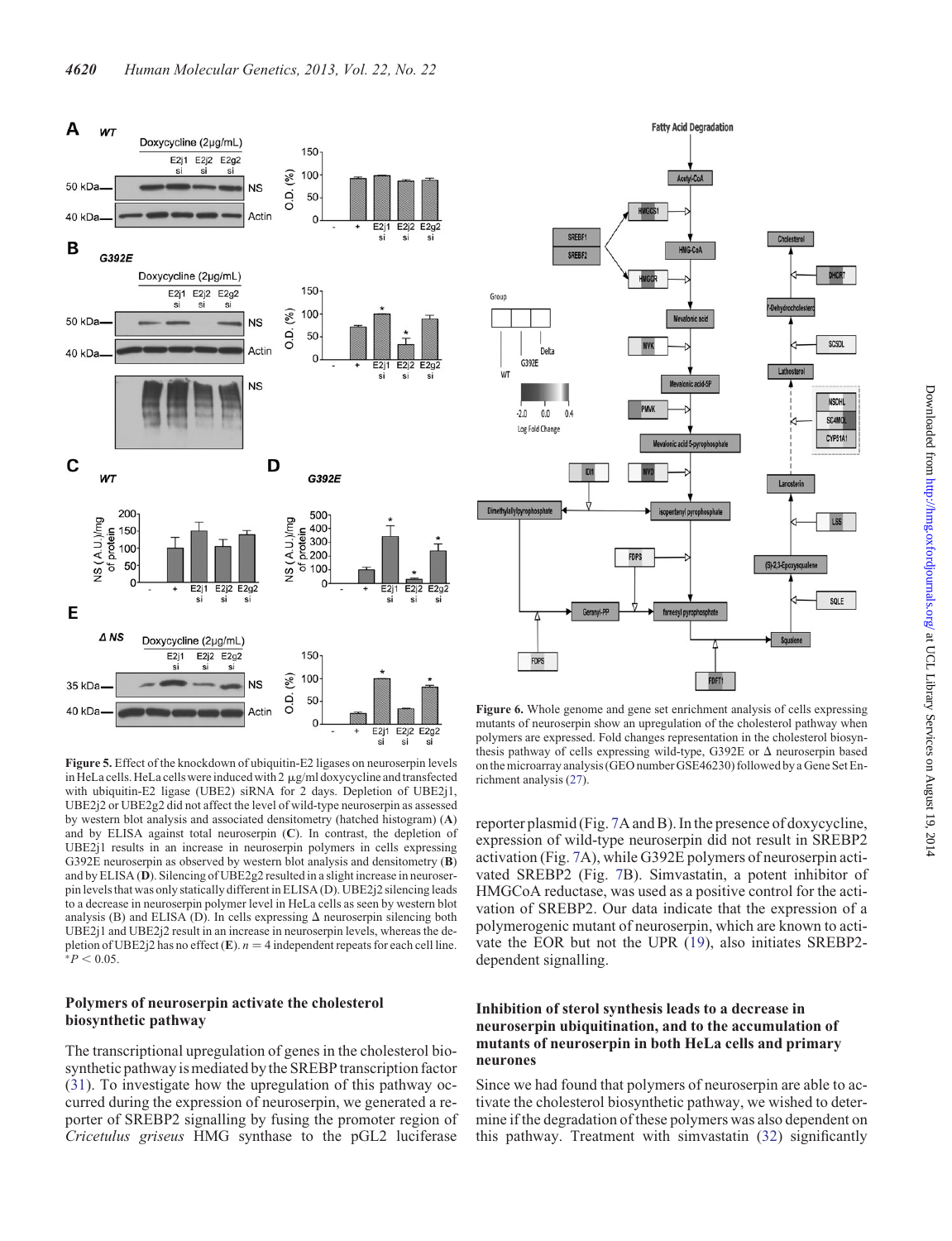<span id="page-5-0"></span>

Figure 7. Polymers of neuroserpin activate the cholesterol biosynthesis pathway in HeLa cells. HeLa cells expressing wild-type (A) or G392E (B) neuroserpin were induced with 2  $\mu$ g/ml doxycycline or 5  $\mu$ M simvastatin for 48 h before collection. SREBP2 activation is indicated by the Luciferase activity of a SREBP reporter plasmid measured relative to a Renilla luciferase control plasmid. Histograms represent the mean of  $n = 5$ . \*\* $P < 0.005$ .



Figure 8. Degradation of polymers of neuroserpin is dependant of HMGCoA reductase. HeLa cells expressing G392E neuroserpin were induced with  $2 \mu g/ml$ doxycycline for 2 days and treated with 40  $\mu$ M of MG132 for the last 4 h of the experiment. These cells were treated with or without  $5 \mu$ M simvastatin or transfected with Hrd1 or gp78 siRNA. Three milligrams of total protein was immunoprecipitated using a rabbit polyclonal antibody against neuroserpin, and then assessed by western blot analysis on a 10% w/v acrylamide SDS gel. The membrane was developed using the ubiquitin-P4D1 antibody. Ubiquitination of G392E neuroserpin was decreased by treatment with simvastatin. A reduction in ubiquitination was also observed when Hrd1 or gp78 are depleted by siRNA.

reduced the ubiquitination of the polymerogenic G392E neuroserpin. Similar results were found when either gp78 or Hrd1 were depleted by siRNA (Fig. 8).

To understand the homeostatic function of enhanced sterol synthesis, we determined the consequences of inhibiting sterol metabolism in HeLa cells that express wild-type and mutant neuroserpin. No effect on neuroserpin levels was detected by western blot or ELISA when wild-type neuroserpin-expressing HeLa cells were treated with 2 and 5  $\mu$ M simvastatin for 48 h (Fig. [9A](#page-6-0)). However, treatment with simvastatin resulted in a concentration-dependent accumulation of polymers in cells expressing G392E neuroserpin, as detected by western blot analysis (SDS and non-denaturing PAGE) and ELISA (Fig. [9](#page-6-0)B). Treatment with simvastatin also increased the level of  $\Delta$  neuroserpin protein (Fig. [9C](#page-6-0)). In contrast, inhibition of squalene epoxidase by terbinofine, oxidosqualene-lanosterol cyclase by fumarate (Ro48–8071) and cytochrome P450 3A4 by ketoconazole did not alter the level of wild-type, G392E or  $\Delta$  neuroserpin within cells (data not shown).

To determine if the observations made in cell lines held true for primary tissue, we next examined the relationship between sterol synthesis and the accumulation of neuroserpin polymers in primary cultures of mouse cortical neurones. Neurones were transfected either with wild-type neuroserpin or the G392E mutant and left untreated or treated with simvastatin for 48 h. The quantity of intracellular neuroserpin was then assessed by ELISA. Simvastatin had no effect on the quantity of wild-type neuroserpin (Fig. [9D](#page-6-0)), but increased the levels of G392E neuroserpin in a concentration-dependent manner (Fig. [9](#page-6-0)E).

## **DISCUSSION**

Mutants of neuroserpin are retained within the ER of neurones to cause the inclusion body dementia FENIB. This dementia is unusual as the ordered structure of neuroserpin polymers prevents an UPR [\(19](#page-9-0)). Instead, the accumulation of neuroserpin leads to an activation of the EOR [\(20](#page-9-0)). This provides a model to evaluate the cellular consequences of the retention of ordered protein within cells.

After creating a cellular model to investigate FENIB, we identified the E3 and E2 ligases involved in neuroserpin degradation. This was performed with the use of a Drosophila model of FENIB that shown accumulation of G392E neuroserpin when E3 and E2 orthologues were knocked down. It is interesting to note that the CG5623 depletion (UBE2j1 and j2) did not show any accumulation while in HeLa cells UBE2j1 shows a clear effect. These discrepancies between insects and mammals are well characterized in the literature, for example p53 is only implicated in cell death in flies while in mammals it has a role in the control of both cell death and cell cycle regulation [\(33](#page-10-0)). While a previous study has found the E3 ligases gp78 and hrd1 to be involved in neuroserpin degradation [\(22](#page-9-0)), we identified differences in the specificity of these proteins. Gp78, and its partner E2 ligase UBE2g2, target unfolded, truncated forms of neuroserpin, while hrd1 and UBE2j1 target ordered polymers of neuroserpin for degradation by ERAD. Hrd1 ([21,](#page-9-0)[34](#page-10-0)) and gp78 ([35\)](#page-10-0) have also been well-characterized in the degradation process of mutant alpha-1-antitrypsin and many other misfolded proteins [\(36](#page-10-0),[37\)](#page-10-0).

Microarray analysis, and subsequent quantitative PCR, revealed that the expression of ordered polymers was associated with an activation of the sterol biosynthesis pathway. Previous studies have shown an interaction between ERAD and cholesterol biosynthetic pathway ([38](#page-10-0)–[40\)](#page-10-0). HMGCoA reductase, the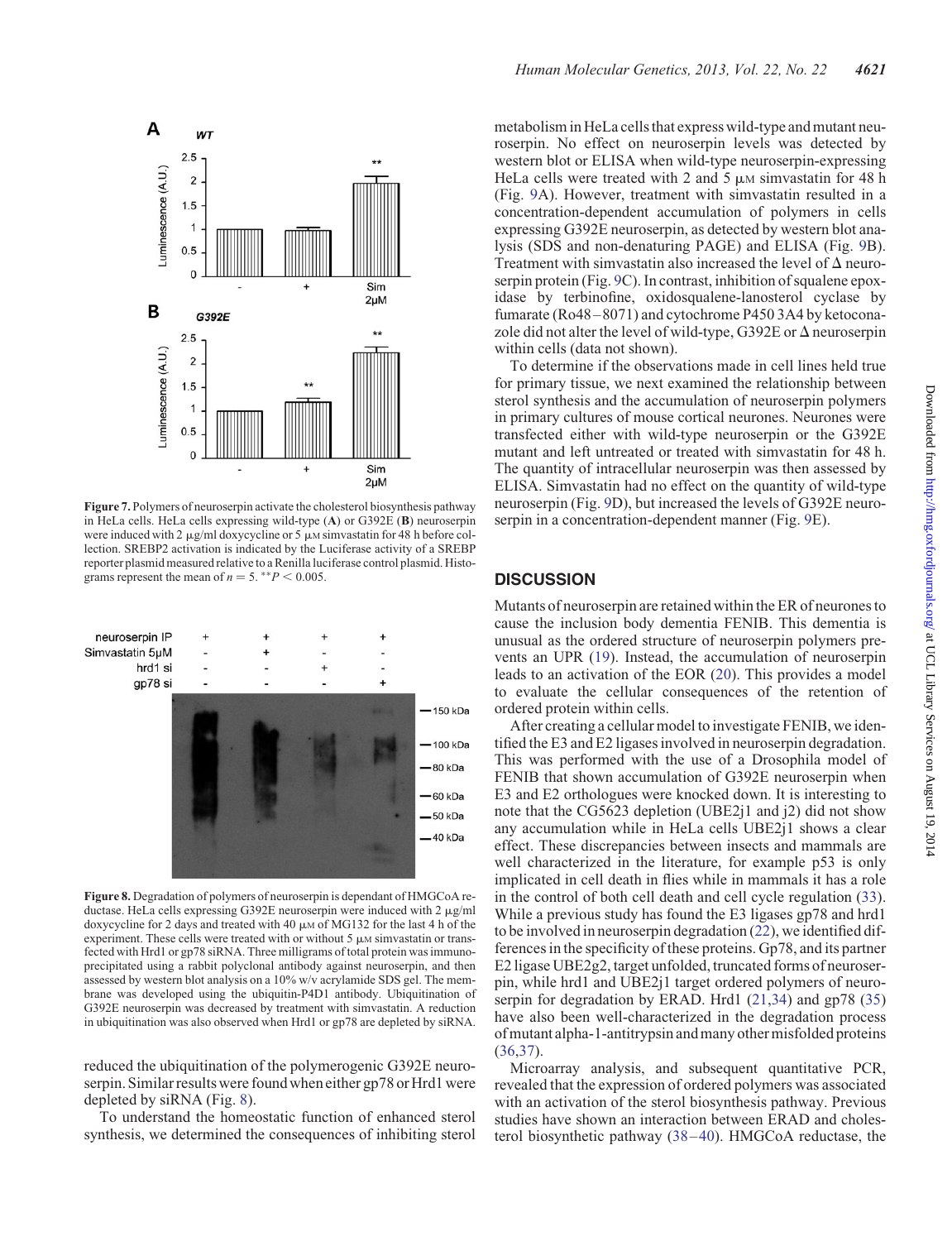<span id="page-6-0"></span>

Figure 9.Inhibition of the cholesterol biosynthesis pathway leads to an accumulation of mutants of neuroserpin in both HeLa cells and primary neurones. Neuroserpin expression was induced in HeLa cells ( $A-C$ ) with 2 µg/ml doxycycline and treated or not with simvastatin (2 or 5 µM) for 2 days. Cell lysates were resolved by 10% w/ v acrylamide SDS- and 7.5% w/v acrylamide non-denaturing PAGE (for G392E neuroserpin) with associated-densitometries (hatched histograms) and measured by ELISA directed against total neuroserpin (grey histograms). The same membranes were stripped and re-probed to detect actin as a loading control. (A) The expression of wild-type neuroserpin was unaffected when cells were treated with 2 or 5  $\mu$ M simvastatin for 2 days. Neuroserpin levels were detected by western blot analysis and densitometry and ELISA. (B) Treatment of HeLa cells expressing G392E neuroserpin with simvastatin results in a concentration-dependent increase in neuroserpin. This was apparent on western blot analysis of both SDS (and associated densitometries in hatched histogram) and by ELISA (grey histogram) for total neuroserpin. Non-denaturing PAGE confirmed that the protein was present as polymers. (C) Treatment with simvastatin increases the amount of  $\Delta$  neuroserpin in HeLa cells when assessed by western blot analysis and associated densitometry, without a concentration response. Primary neurones were transfected with the wild-type (D) or G392E (E) neuroserpin after 7 daysin vitro and treated or not with simvastatin. Forty-eight hours later, the neurones were lysed and assessed for total neuroserpin by ELISA. Simvastatin has no effect on wild-type neuroserpin (D) but increases the quantity of G392E neuroserpin in a concentration-dependent manner (E). Data are from three independent experiments for each cell line.  $*P < 0.05$ .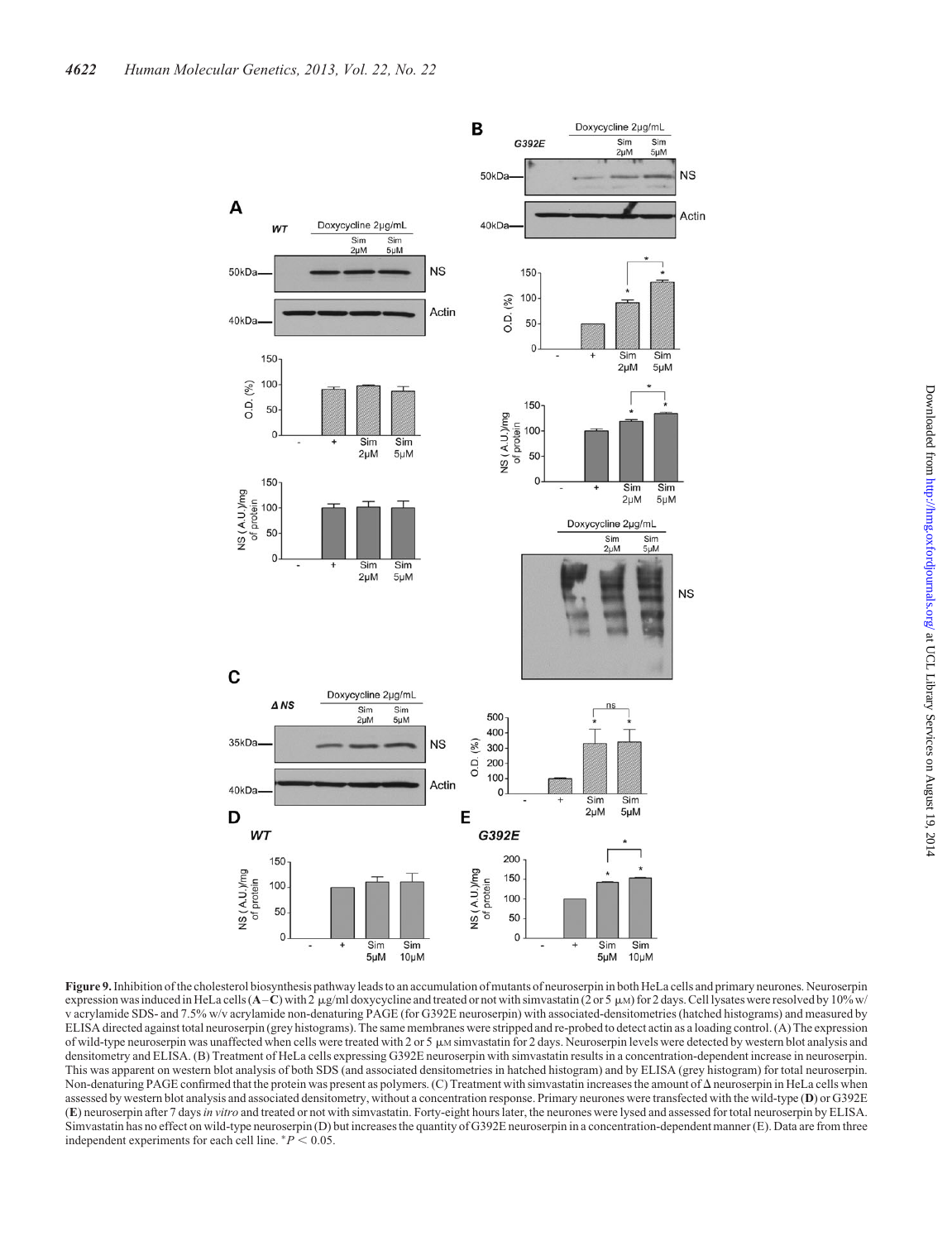rate limiting enzyme in cholesterol biosynthesis, can interact with the E3 ligase gp78 ([28\)](#page-9-0) to mediate its sterol-accelerated degradation. Moreover, in vitro work has demonstrated that Hrd1 is involved in the dislocation and the degradation of HMGCoA reductase ([41\)](#page-10-0). From our experiments, we believe that accumulation of mutant neuroserpin leads to the activation of the cholesterol biosynthetic pathway. However, only inhibition of HMGCoA reductase and not other enzymes on this pathway increases the retention of mutant neuroserpin; HMGCoA reductase is the rate limiting enzyme of the pathway and so it is likely that accumulation of mutant neuroserpin increases HMGCoA reductase, and hence upregulates the whole pathway.

An interaction between the cholesterol biosynthetic pathway and ERAD has previously been observed in another neurological disease. In patients with Gaucher's disease, the level of intracellular cholesterol appears to modify the degradation of glucocerebrosidase by influencing ERAD ([29\)](#page-10-0); a reduced level of cholesterol biosynthesis leading to less glucocerebrosidase entering the ERAD pathway. Similarly, in the case of neuroserpin, we found that inhibition of cholesterol biosynthesis also reduced degradation of the pathogenic target protein. Importantly, however, whereas the activation of ERAD by misfolding glucocerebrosidase may involve ER stress [\(19](#page-9-0)), this is absent during the accumulation of neuroserpin polymers indicating that a sterol-independent mechanism can mediate this response.

Taken together, these experiments reveal a reciprocal relationship between cholesterol biosynthesis and the clearance of mutant neuroserpin. The accumulation of intracellular polymers of neuroserpin leads to the induction of genes involved in cholesterol synthesis, while inhibition of sterol biosynthesis impairs the ubiquitination of mutant neuroserpin and thus causes its accumulation.

# MATERIALS AND METHODS

#### Reagents

Unless stated otherwise, reagents, buffers, culture media and serum for cell cultures were from Sigma-Aldrich Co (Dorset, UK). Custom-made rabbit polyclonal anti-neuroserpin antibody was produced in our laboratory [\(42](#page-10-0),[43\)](#page-10-0). Antibodies were purchased as follow: mouse monoclonal anti-actin antibody (Abcam), a-Ub P4D1 (Santa Cruz Biotechnology), rabbit  $\alpha$ -HRD1 (Abgent), mouse  $\alpha$ -KDEL (Enzo life science), goat polyclonal anti-rabbit IgG (HRP) and rabbit polyclonal antimouse IgG (HRP) antibodies (Sigma-Aldrich Co). siRNA gene depletions were performed using a pool of four ONTAR-GETplus oligonucleotides (Dharmacon) and the GADD34 siRNA as a scramble control. Simvastatin and MG132 were from Calbiochem; terbinofine, fumarate and ketoconazole from Sigma.

#### Construction of neuroserpin expression plasmids

Plasmids expressing human wild-type, G392E and  $\Delta$  neuroserpin (truncated protein) are described in Ref. ([42\)](#page-10-0). These constructs were subcloned into the pTRE-Tight vector (Clontech, Saint-Germain-en-Laye, France) for the generation of the stable HeLa Tet-On neuroserpin cell lines.

## Generation and characterization of stable Tet-On HeLa cells lines expressing neuroserpin

The HeLa Tet-On cell line was purchased from Clontech. Stable HeLa-neuroserpin cell lines were generated as detailed by the manufacturer and screened for neuroserpin expression by western blot analysis, ELISA and immunostaining. The cells were cultured in DMEM supplemented with 10% v/v Tet-free approved FBS (Clontech), 200  $\mu$ g/ml Geneticin and 100  $\mu$ g/ ml Hygromycin B (both selective antibiotics from Invitrogen, Paisley, UK), at  $37^{\circ}$ C and  $5\%$  v/v CO<sub>2</sub> in a humidified incubator. Neuroserpin expression was typically induced for 2 days by treatment with doxocycline (Clontech). SDS and nondenaturing PAGE followed by western-blot analysis and immunocytochemistry for confocal microscopy were performed as described previously [\(43](#page-10-0)).

#### Primary culture of neurones and transfection

Neuronal cultures were prepared from Swiss mouse embryos (embryonic days  $15-16$ ) as described in Ref. ([44\)](#page-10-0). Cortices were dissected and dissociated in DMEM, and plated on 24-well plates previously coated with poly-D-lysine (0.1 mg/ ml) (Sigma) and laminin (0.02 mg/ml) (Fisher Scientific). Cells were cultured in DMEM supplemented with 5% v/v fetal bovine serum, 5% v/v horse serum (both from Invitrogen) and 2 mm glutamine. Cultures were maintained at  $37^{\circ}$ C in a humidified 5% v/v CO<sub>2</sub> atmosphere. Cytosine  $\beta$ -D-arabinoside (10  $\mu$ M) was added after 3 days in vitro (DIV) to inhibit glial proliferation. At 7DIV, cells were transfected with plasmids expressing wildtype or G392E neuroserpin [\(42](#page-10-0)) using the Lipofectamine 2000 protocol (Invitrogen) with a transfection efficiency of  $\sim$ 20%, as assessed by a GFP transfection control (data not shown). Treatment with simvastatin was performed the same day and cells were harvested for assessment by ELISA 2 days after transfection.

#### Sandwich ELISA

Unless stated otherwise, all steps were carried out at room temperature in 50 µl per well. Plates (Corning Inc., Costar 3590) were coated overnight at 4°C with antigen-purified rabbit polyclonal anti-neuroserpin antibody at  $2 \mu g/ml$  in PBS. Next, wells were washed with 0.9% w/v NaCl, 0.05% v/v Tween20 and blocked for 2 h with 300  $\mu$ l/well of blocking buffer (PBS, 0.25% w/v BSA, 0.05% v/v Tween20, 0.025% w/v Na azide). Standards (recombinant purified wild-type or polymerized mutant neuroserpin) and unknown samples (cell lysates prepared as for western-blot analysis or fly extracts) were diluted in blocking buffer and incubated for 2 h. After washing, the wells were incubated with either a pool of monoclonal antibodies (1A10, 10B8 and 10G12, each 333 ng/ml) to detect total neuroserpin or with an individual monoclonal antibody (7C6 1  $\mu$ g/ml) to detect polymers of neuroserpin, diluted in blocking buffer for 2 h. Bound monoclonal antibodies were detected with rabbit anti-mouse HRP antibody (1:20000 in blocking buffer without Na azide) for 1 h. After developing for 10 min with TMB substrate solution (Sigma-Aldrich Co.) and stopping the reaction with 1  $\text{M H}_2\text{SO}_4$ , HRP activity was measured in a plate reader (Molecular Devices, Thermo-max microplate reader) at 450 nm.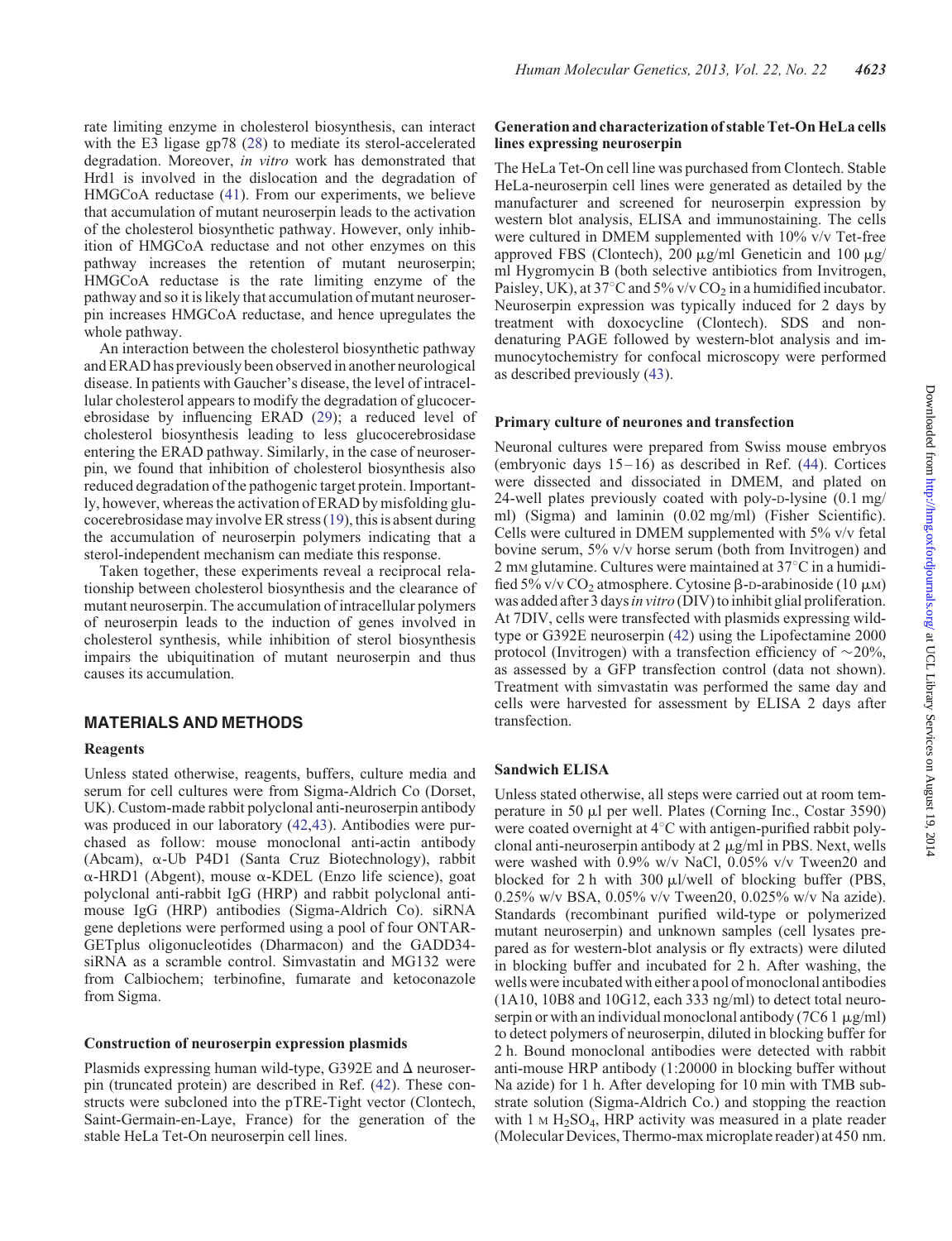## Western blot analysis

Cells were collected by trypsinization and pelleted at 700 g for 10 min at room temperature. The pellet was lysed in 50– 100  $\mu$ l of lysis buffer (10 mm Tris, 150 mm NaCl, pH 7.4, 1%) v/v Nonidet P40, 1 mM PMSF, protease inhibitor cocktail) and cleared by spinning at the highest speed in a bench centrifuge at  $4^{\circ}$ C for 10 min. The protein concentration was measured by a Bradford assay (Bio-Rad, Hemel Hempstead, UK). Fifty micrograms of protein was loaded in each lane and separated in 10% w/v SDS and 7.5% w/v non-denaturing gels and transferred on PVDF membrane as described in Ref. ([43\)](#page-10-0). Rabbit polyclonal anti-neuroserpin antibody was used at 1:10000 and secondary goat polyclonal anti-rabbit IgG (HRP) was used at 1:50000. The bands were visualized as described previously [\(43](#page-10-0)). Membranes were stripped in 0.2 N NaOH for 10 min and re-probed with a mouse monoclonal anti-actin antibody as a loading control.

## Confocal microscopy

Cells were grown and fixed for confocal microscopy, before staining for the ER and neuroserpin. To stain ER rabbit  $\alpha$  calreticulin antibody was diluted to 1:500 (Thermo Scientific) and detected with Goat  $\alpha$ -rabbit AF555 (Invitrogen) diluted 1:300. Neuroserpin staining was carried out with either the 1A10 antibody (to detect total neuroserpin) at 2.5  $\mu$ g/ml or the 7C6 antibody (to detect neuroserpin polymers) at  $3.5 \mu$ g/ml. Both 1A10 and 7C6 were detected with Goat  $\alpha$ -mouse-AF488 (Invitrogen) diluted 1:300.  $\Delta$  neuroserpin could not be stained with these antibodies as previously described [\(18](#page-9-0)). DNA was stained with Hoerscht stain at a 1:1000 dilution (Invitrogen).

#### RNAi transfection

Cells were transfected using Oligofectamine (Invitrogen) at a final concentration of 40 nm in an antibiotic-free media. After 5 h, normal media was added to the cells. Cells were harvested 48 h after the transfection.

## Immunoprecipitation and ubiquitin western blot analysis

Cells were treated and induced as described previously. To detect ubiquitin after immunoprecipitaiton, cells were transfected with wild-type ubiquitin (in pcDNA3.1) 48 h before the experiment. During the last 4 h, cells were treated with  $MG132$  40  $\mu$ M to inhibit proteasomal degradation. Cells were harvested like described previously and lysed in the same lysis buffer supplemented with 10 mm IAA (Sigma). Cell lysate samples were pre-cleared with rabbit IgG bound to  $45 \mu l$  of 50% (v/v) Protein A-Sepharose for 30 min at  $4^{\circ}$ C, and then neuroserpin was immunoprecipitated overnight at  $4^{\circ}$ C with specific antibodies pre-bound to Protein A-Sepharose  $(45 \mu)$  of  $50\%$  $(v/v)$  Protein A-Sepharose plus 1  $\mu$ g of purified antibody at  $4^{\circ}$ C for 2 h). The following day, immunocomplexes were washed four times with cold PBS and once with washing buffer (150 mM NaCl, 50 mM Tris-Cl, pH 7.5, 1% (v/v) Nonidet P-40). Immunocomplex proteins were recovered in SDS–PAGE loading buffer by heating for 5 min at  $90^{\circ}$ C, separated on 4–12% w/v Bis-Tris Nupage gel (Invitrogen) and

detected by western blot analysis using the P4D1 antibody (Santa Cruz) against ubiquitin.

## Microarray and analysis

The Cambridge Genomic Service (http://www.cgs.path.cam.ac. uk) performed the microarray experiments and analysis. Briefly, total RNA from HeLa Wt, G392E and  $\Delta$  cells was collected using Trizol (Sigma). RNA amplification was performed using Ambion Total Prep kit (Ambion, UK) and microarrays were undertaken using Illumina chips according to the manufacturer's protocol. Raw data were pre-processed using R software (http ://www.r-project.org) and the bioconductor (http://www. bioconductor.org) package lumi [\(45\)](#page-10-0). Probes were removed from the data set where the Illumina detection P-value was greater than 0.01. The data were then transformed using the variance stabilization transformation algorithm (VST) and normalized using the quantile normalization method. Differentially expressed genes for each condition (wild-type neuroserpin 'on' versus wild-type neuroserpin 'off', G392E neuroserpin 'on' versus G392E neuroserpin 'off' and  $\Delta$  neuroserpin 'on' versus  $\Delta$  neuroserpin 'off'') were identified by fitting linear models with the bioconductor R package limma [\(46](#page-10-0)). To account for multiple hypotheses testing, P-values were adjusted using the Benjamini & Hochberg false discovery rate (FDR) correction. In order to assess the gene expression profiles at a pathway level, Gene Set Enrichment analysis [\(27\)](#page-9-0) was performed on the normalized gene expression values for each group. Gene Set Enrichment analysis uses a priori defined gene sets to determine pathway differences between two phenotypic states. Gene expression data are therefore evaluated at the pathway level rather than the single gene. Gene Set Enrichment analysis first ranks the genes according to their relative difference in gene expression. The ranked list is then compared with gene sets (pathways) and an enrichment score (ES) is calculated for each gene. When a gene is present in the gene set of interest, the running ES is increased. If the gene is absent the running ES is decreased. The enrichment statistic is the maximum deviation of the running ES from zero. Statistical significance is assessed by performing a permutation test procedure. To account for the differences in gene set size, a normalized ES is calculated. Estimated significance levels are also adjusted for multiple hypothesis testing. FDR is the estimated probability that a gene set with a given enrichment statistic represents a falsepositive finding. A total of 639 pathways (gene sets) were analysed from Kyoto Encyclopedia of Genes and Genomes, Reactome and BioCarta databases (http://www.genome.jp/kegg/pathway.html, http://www.reactome.org/ and http://www.biocarta.com/genes/ index.asp, respectively). Gene sets containing less than 15 and greater than 500 genes were filtered out, along with gene sets containing no genes from the input data set.

## Luciferase assay

To measure SREBP2 activity in HeLa cells, a luciferase reporter plasmid was created using a design described previously [\(47](#page-10-0)). The promoter region of Cricetulus griseus HMG synthase from  $-368$  to  $+1$  bp, containing SREBP binding sites, was constructed by Eurofins (Germany) with SmaI and XhoI restriction sites. This region was cloned into the luciferase reporter pGL2 basic vector (Promega, UK). Cells were transfected with  $1 \mu$ g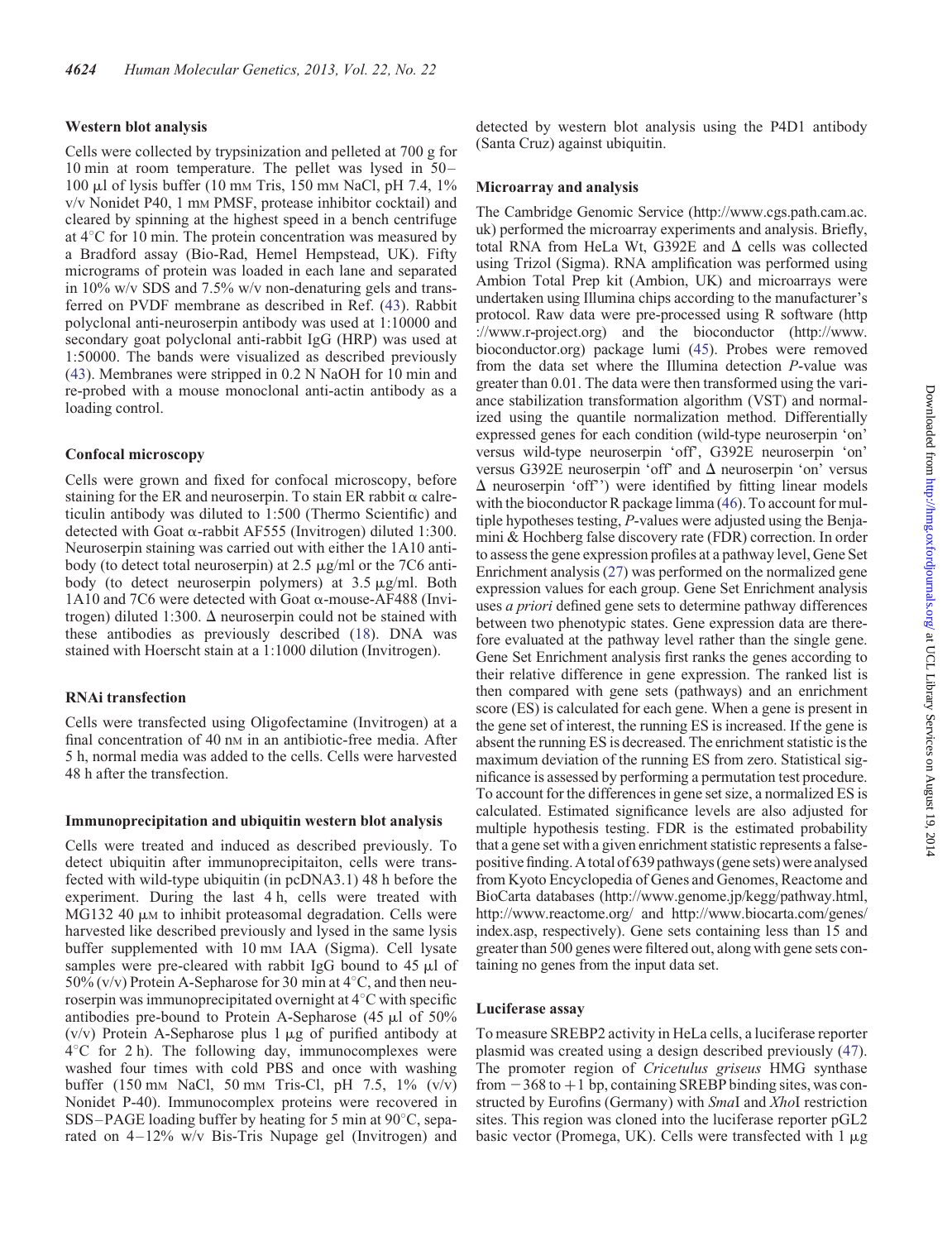<span id="page-9-0"></span>of pGL2–HMG synthase and 50 ng of the control plasmid pRL-TK (Promega) 72 h before collection. Treatment with either 2  $\mu$ g/ml doxycycline or 5  $\mu$ M simvastatin was administered 48 h before collection. Measurement of pGL2-HMG synthase relative to pRL-TK was carried out with the Dual– Luciferase Reporter Assay System (Promega).

## Statistical analysis

All graphics represent mean  $\pm$  SEM. Mann–Whitney analysis was performed in all our experiments unless otherwise mentioned.  $*P < 0.05$  and  $*P < 0.01$ .

# SUPPLEMENTARY MATERIAL

[Supplementary Material is available at](http://hmg.oxfordjournals.org/lookup/suppl/doi:10.1093/hmg/ddt310/-/DC1) HMG online.

Conflict of Interest statement. The authors have no conflicts of interest.

## FUNDING

This work was funded by the Medical Research Council (UK), the Engineering and Physical Sciences Council and GlaxoSmithKline. S.J.M. is an MRC Senior Clinical Fellow, P.J.L. is a Wellcome Trust Senior Clinical Fellow and M.L.B. is a Cambridge NIHR BRC Clinical Training Fellow.

## **REFERENCES**

- 1. Silverman, G.A., Bird, P.I., Carrell, R.W., Church, F.C., Coughlin, P.B., Gettins, P.G., Irving, J.A., Lomas, D.A., Luke, C.J., Moyer, R.W. et al. (2001) The serpins are an expanding superfamily of structurally similar but functionally diverse proteins. Evolution, mechanism of inhibition, novel functions, and a revised nomenclature. J. Biol. Chem., 276, 33293–33296.
- 2. Hastings, G.A., Coleman, T.A., Haudenschild, C.C., Stefansson, S., Smith, E.P., Barthlow, R., Cherry, S., Sandkvist, M. and Lawrence, D.A. (1997) Neuroserpin, a brain-associated inhibitor of tissue plasminogen activator is localized primarily in neurons. Implications for the regulation of motor learning and neuronal survival. J. Biol. Chem., 272, 33062-33067.
- 3. Krueger, S.R., Ghisu, G.P., Cinelli, P., Gschwend, T.P., Osterwalder, T., Wolfer, D.P. and Sonderegger, P. (1997) Expression of neuroserpin, an inhibitor of tissue plasminogen activator, in the developing and adult nervous system of the mouse. J. Neurosci., 17, 8984–8996.
- 4. Osterwalder, T., Cinelli, P., Baici, A., Pennella, A., Krueger, S.R., Schrimpf, S.P., Meins, M. and Sonderegger, P. (1998) The axonally secreted serine proteinase inhibitor, neuroserpin, inhibits plasminogen activators and plasmin but not thrombin. J. Biol. Chem., 273, 2312–2321.
- 5. Osterwalder, T., Contartese, J., Stoeckli, E.T., Kuhn, T.B. and Sonderegger, P. (1996) Neuroserpin, an axonally secreted serine protease inhibitor. EMBO J., 15, 2944–2953.
- 6. Wannier-Morino, P., Rager, G., Sonderegger, P. and Grabs, D. (2003) Expression of neuroserpin in the visual cortex of the mouse during the developmental critical period. Eur. J. Neurosci., 17, 1853–1860.
- 7. Fabbro, S., Schaller, K. and Seeds, N.W. (2011) Amyloid-beta levels are significantly reduced and spatial memory defects are rescued in a novel neuroserpin-deficient Alzheimer's disease transgenic mouse model. J. Neurochem., 118, 928–938.
- 8. Roussel, B.D., Kruppa, A.J., Miranda, E., Crowther, D.C., Lomas, D.A. and Marciniak, S.J. (2013) Endoplasmic reticulum dysfunction in neurological disease. Lancet Neurol., 12, 105–118.
- 9. Lebeurrier, N., Liot, G., Lopez-Atalaya, J.P., Orset, C., Fernandez-Monreal, M., Sonderegger, P., Ali, C. and Vivien, D. (2005) The brain-specific tissue-type plasminogen activator inhibitor, neuroserpin, protects neurons against excitotoxicity both in vitro and in vivo. Mol. Cell. Neurosci., 30, 552–558.
- 10. Yepes, M., Sandkvist, M., Wong, M.K., Coleman, T.A., Smith, E., Cohan, S.L. and Lawrence, D.A. (2000) Neuroserpin reduces cerebral infarct volume and protects neurons from ischemia-induced apoptosis. Blood, 96, 569–576.
- 11. Yepes, M., Sandkvist, M., Coleman, T.A., Moore, E., Wu, J.Y., Mitola, D., Bugge, T.H. and Lawrence, D.A. (2002) Regulation of seizure spreading by neuroserpin and tissue-type plasminogen activator is plasminogen-independent. J. Clin. Invest., 109, 1571–1578.
- 12. Makarova, A., Mikhailenko, I., Bugge, T.H., List, K., Lawrence, D.A. and Strickland, D.K. (2003) The low density lipoprotein receptor-related protein modulates protease activity in the brain by mediating the cellular internalization of both neuroserpin and neuroserpin-tissue-type plasminogen activator complexes. J. Biol. Chem., 278, 50250–50258.
- 13. Madani, R., Kozlov, S., Akhmedov, A., Cinelli, P., Kinter, J., Lipp, H.P., Sonderegger, P. and Wolfer, D.P. (2003) Impaired explorative behavior and neophobia in genetically modified mice lacking or overexpressing the extracellular serine protease inhibitor neuroserpin. Mol. Cell. Neurosci., 23, 473–494.
- 14. Davis, R.L., Holohan, P.D., Shrimpton, A.E., Tatum, A.H., Daucher, J., Collins, G.H., Todd, R., Bradshaw, C., Kent, P., Feiglin, D. et al. (1999) Familial encephalopathy with neuroserpin inclusion bodies. Am. J. Pathol., 155, 1901–1913.
- 15. Davis, R.L., Shrimpton, A.E., Holohan, P.D., Bradshaw, C., Feiglin, D., Collins, G.H., Sonderegger, P., Kinter, J., Becker, L.M., Lacbawan, F. et al. (1999) Familial dementia caused by polymerization of mutant neuroserpin. Nature, 401, 376–379.
- 16. Davis, R.L., Shrimpton, A.E., Carrell, R.W., Lomas, D.A., Gerhard, L., Baumann, B., Lawrence, D.A., Yepes, M., Kim, T.S., Ghetti, B. et al.(2002) Association between conformational mutations in neuroserpin and onset and severity of dementia. Lancet, 359, 2242-2247.
- 17. Roussel, B.D., Irving, J.A., Ekeowa, U.I., Belorgey, D., Haq, I., Ordonez, A., Kruppa, A.J., Duvoix, A., Rashid, S.T., Crowther, D.C. et al. (2011) Unravelling the twists and turns of the serpinopathies. FEBS J., 278, 3859–3867.
- 18. Miranda, E., MacLeod, I., Davies, M.J., Perez, J., Romisch, K., Crowther, D.C. and Lomas, D.A. (2008) The intracellular accumulation of polymeric neuroserpin explains the severity of the dementia FENIB. Hum. Mol. Genet., 17, 1527–1539.
- 19. Davies, M.J., Miranda, E., Roussel, B.D., Kaufman, R.J., Marciniak, S.J. and Lomas, D.A. (2009) Neuroserpin polymers activate NF-kappaB by a calcium signaling pathway that is independent of the unfolded protein response. J. Biol. Chem., 284, 18202–18209.
- 20. Kroeger, H., Miranda, E., MacLeod, I., Perez, J., Crowther, D.C., Marciniak, S.J. and Lomas, D.A. (2009) Endoplasmic reticulum-associated degradation (ERAD) and autophagy cooperate to degrade polymerogenic mutantserpins. J. Biol. Chem., 284, 22793–22802.
- 21. Christianson, J.C., Shaler, T.A., Tyler, R.E. and Kopito, R.R. (2008) OS-9 and GRP94 deliver mutant alpha1-antitrypsin to the Hrd1-SEL1L ubiquitin ligase complex for ERAD. Nat. Cell Biol., 10, 272–282.
- 22. Ying, Z., Wang, H., Fan, H. and Wang, G. (2011) The endoplasmic reticulum (ER)-associated degradation system regulates aggregation and degradation of mutant neuroserpin. J. Biol. Chem., 286, 20835–20844.
- 23. Kostova, Z., Tsai, Y.C. and Weissman, A.M. (2007) Ubiquitin ligases, critical mediators of endoplasmic reticulum-associated degradation. Semin. Cell Dev. Biol., 18, 770–779.
- 24. Lenk, U., Yu, H., Walter, J., Gelman, M.S., Hartmann, E., Kopito, R.R. and Sommer, T. (2002) A role for mammalian Ubc6 homologues in ER-associated protein degradation. J. Cell Sci., 115, 3007-3014.
- 25. Chen, B., Mariano, J., Tsai, Y.C., Chan, A.H., Cohen, M. and Weissman, A.M. (2006) The activity of a human endoplasmic reticulum-associated degradation E3, gp78, requires its Cue domain, RING finger, and an E2-binding site. Proc. Natl Acad. Sci. USA, 103, 341–346.
- 26. Wang, X., Herr, R.A., Rabelink, M., Hoeben, R.C., Wiertz, E.J. and Hansen, T.H. (2009) Ube2j2 ubiquitinates hydroxylated amino acids on ER-associated degradation substrates. J. Cell Biol., 187, 655–668.
- 27. Subramanian, A., Tamayo, P., Mootha, V.K., Mukherjee, S., Ebert, B.L., Gillette, M.A., Paulovich, A., Pomeroy, S.L., Golub, T.R., Lander, E.S. et al. (2005) Gene set enrichment analysis: a knowledge-based approach for interpreting genome-wide expression profiles. Proc. Natl Acad. Sci. USA, 102, 15545–15550.
- 28. Jo, Y., Sguigna, P.V. and DeBose-Boyd, R.A. (2011) Membrane-associated ubiquitin ligase complex containing gp78 mediates sterol-accelerated